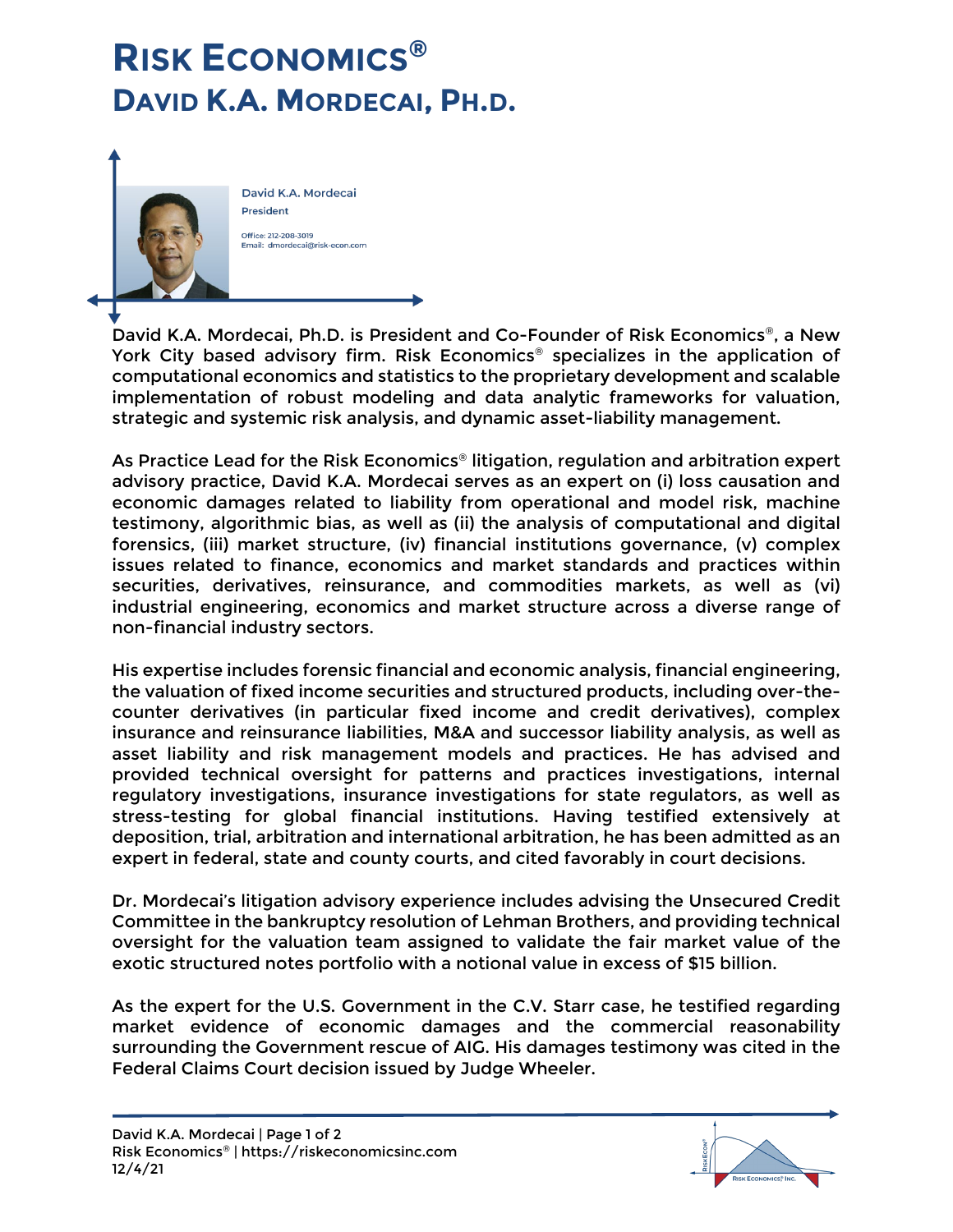In addition, he advised on a merger-related intellectual property dispute involving Samsung and Microsoft. He has also provided analysis and testimony for a number of complex municipal finance, environmental, structured property-casualty reinsurance and life insurance matters.

He also served as the plaintiff's causation expert in the MF Global cases against Corzine et al, and against PricewaterhouseCoopers (PwC), respectively. In the MF Global case against PwC, which settled mid-trial, Dr. Mordecai's testimony was cited extensively in the [pre-trial Summary Judgment Decision issued by Judge Marrero.](http://ia800906.us.archive.org/26/items/gov.uscourts.nysd.425194/gov.uscourts.nysd.425194.53.0.pdf)

Most recently, the opinions in his expert report and deposition testimony were relied upon and cited extensively in the decision by Judge Kiesselbach to deny the motion for summary judgement filed by Langan Engineering and Environmental Services in Laura S. Lehman v. Transbay Joint Powers Authority, et al., No. CGC-16-553758 (Super. Ct. San Francisco Cty., Cal.).

During his thirty-year tenure in the financial services industry, Dr. Mordecai has served as a Managing Director at Swiss Re, where he led Relative-Value Market Strategies, a quantitative economics and financial engineering function with the global mandate to develop firm-wide and industry standards, benchmarks and frameworks for the valuation and trading of exposures underlying long-dated life, health, medical and pension liabilities as well as geopolitical risk. Prior to this, he served as Senior Advisor to the Head of Swiss Re Financial Services. Previously, at a multi-strategy hedge fund with \$10 Billion of assets under management, he was Managing Director of Structured Products, responsible for \$5 billion of CDO assets. Prior to his role as a hedge fund manager, he was Vice President of Financial Engineering/Principal Finance at AIG, and a Director at the rating agency Fitch. During the first decade of his career, he specialized in credit analysis and the origination, structuring, and trading of leveraged loans for non-recourse project finance and highly leveraged transactions involving corporations and financial institutions.

David Mordecai earned a Ph.D. with concentrations in Econometrics/Statistics and Economics/Industrial Organization from the [University of Chicago](https://www.uchicago.edu/) and an M.B.A. in Finance from the [NYU Stern School of Business.](https://www.stern.nyu.edu/) His doctoral research focused on the limits of arbitrage, and how market shocks trigger contagion via the financing of highly leveraged financial institutions during periods of extreme market volatility.

Dr. Mordecai is a Visiting Scholar at [Courant Institute of Mathematical Sciences NYU,](https://cims.nyu.edu/) where he advises research activities at RiskEcon® [Lab for Decision Metrics](https://wp.nyu.edu/riskeconlab/) established in 2011, focused primarily on research and development (R&D) related to remote and compressed sensing, signal processing, forensic analytics, anomaly detection and statistical process control. He has served as an adjunct instructor of applied mathematics at Courant Institute, as well as an Adjunct Professor and an active member of the working group for the NYU Center for Data Science at its inception. In this capacity, he mentors students across various NYU divisions,

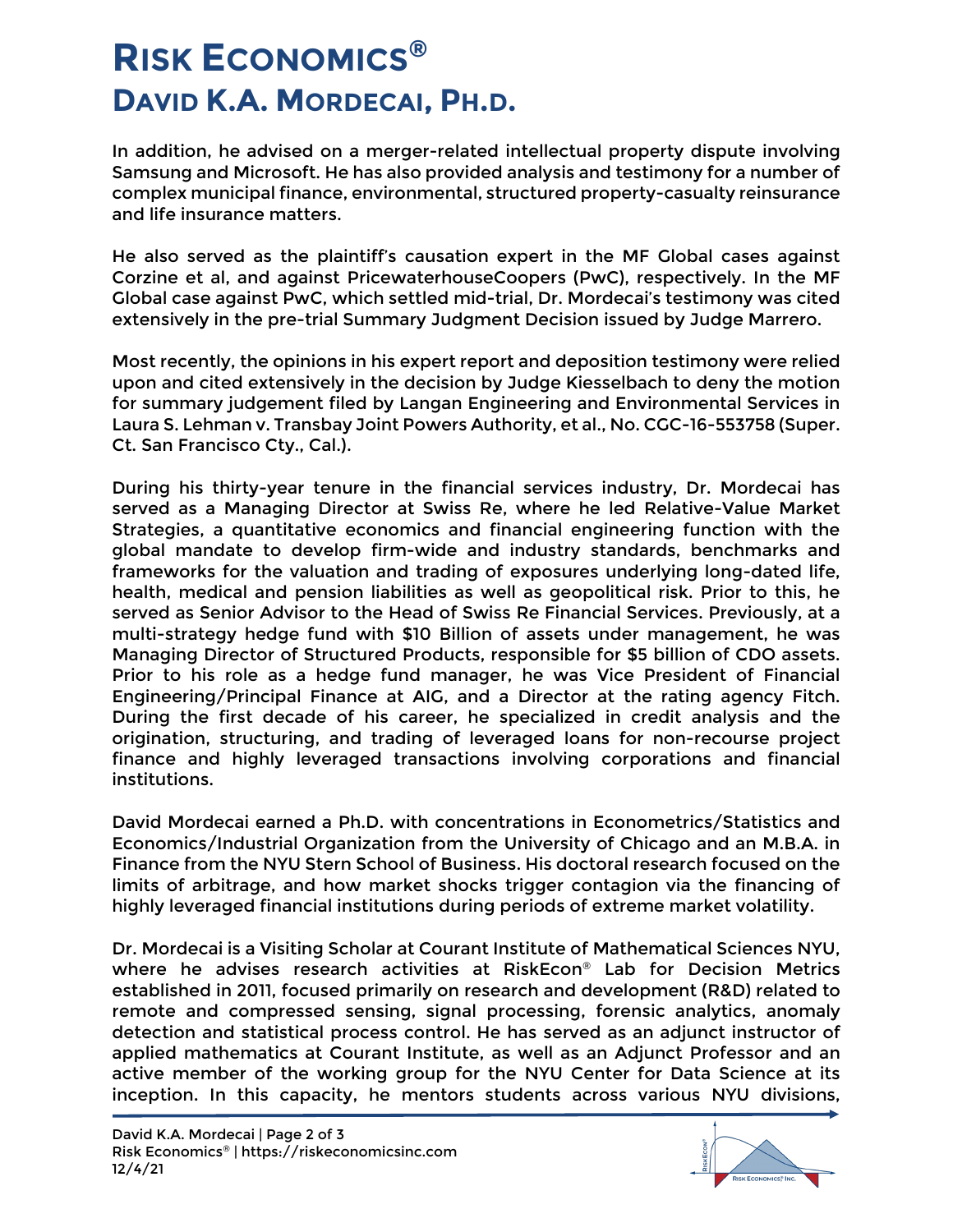including Stern, Tisch ITP (Interactive Telecommunications Masters Program) and NYU Tandon School of Engineering. In 2010, he was invited to become a Fellow, as well as a member of the Advisory Board of the Mathematical Finance Program at Courant, having served as a guest lecturer for the program since 2006. In 2014, he was appointed the Course Director leading the NYUCDS Capstone graduate applied research program in its inaugural year. From 2012 to 2015, he held a joint appointment as Senior Research Scholar for Computational Economics of Commerce, Law and Geo-Politics at NYU Stern Graduate School of Business. Dr. Mordecai also serves on the Advisory Committee of the Institute for Data Science at Durham University, England.

Since 2013, he has served as the first *Scientist-in-Residence* of FinTech Innovation [Lab,](https://www.fintechinnovationlab.com/) an accelerator platform for early and growth stage technology firms, organized by [The Partnership Fund for New York City](https://pfnyc.org/) in conjunction with Accenture and a consortium of venture capital firms and global financial institutions. He also serves as Vice-Chair of the AI and Robotics Law Committee and the Nanotechnology Law Committee of the Sci-Tech Chapter of the American Bar Association, and has been appointed technical advisor to study committees commissioned by the Uniform Laws Committee (ULC) on automotive Event Data Recorders and on mitigation of public health emergency business disruptions.

Dr. Mordecai has served as an advisor on systemic risk issues to the Federal Reserve, the International Monetary Fund (IMF), the US Treasury, and the Commodities and Futures Trading Commission (CFTC), and as an advisor on hedge fund valuation issues to the International Organization of Securities Commissions (IOSCO). He has also been a member of the Investment Advisory Committee of the New York Mercantile Exchange (NYMEX). He is the founding Co-Chair of the International Association of Financial Engineers' (IAFE) Liquidity Risk Committee, and has actively served on the Steering Committee of the IAFE's Investor Risk Working Group on hedge fund and CTA disclosure issues, as well as the Advisory Board.

David K.A. Mordecai was the founding Editor-in-Chief of the [Journal of Risk Finance](https://www.emerald.com/insight/publication/issn/1526-5943) (JRF), a quarterly peer-reviewed research periodical, which addresses topics in financial risk intermediation. He remains a senior member of JRF's Advisory Board subsequent to its sale by the original publishers Euromoney Institutional Investor to Emerald Publications. He has published numerous articles on topics including hedge fund strategies, structured credit, and weather and insurance derivatives. He has also served on the advisory committee for Chartered Alternative Investment Analysts (CAIA) Association, and on the editorial board of the Journal of Alternative Investments. In addition, he has been a guest lecturer at Columbia University, at the Graduate Business School, the Engineering/Operations Research Division, as well as the School for International and Public Affairs (SIPA).

In 2016, David was elected to the Board of Governors of [New York Academy of](https://www.nyas.org/)  [Sciences,](https://www.nyas.org/) a membership organization founded in 1817 with over 20,000 members, including research scientists at universities and industry, as well as representatives of